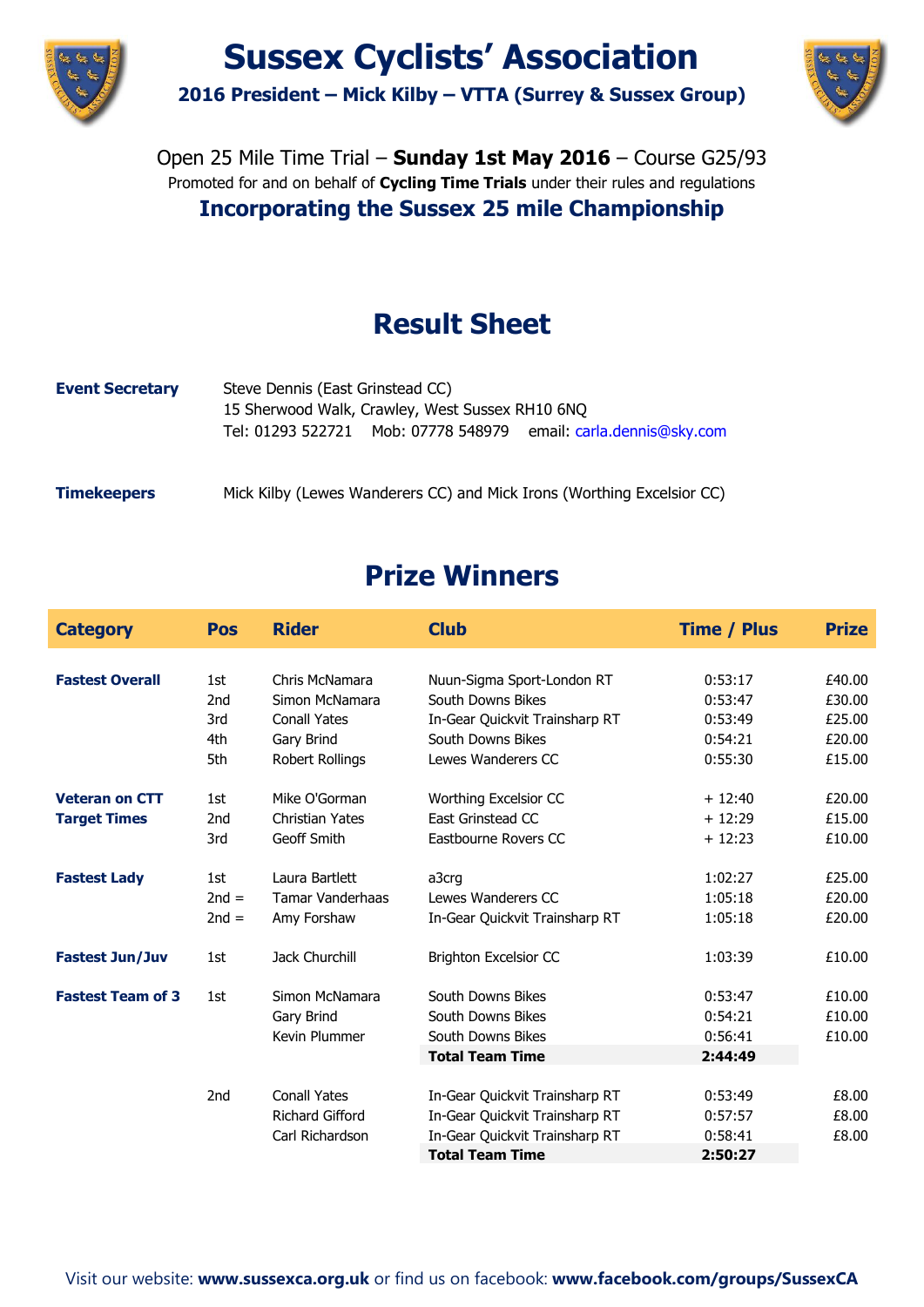Promoted for and on behalf of **Cycling Time Trials** under their rules and regulations

## **Overall Result**

| <b>Rank</b>      | Race<br><b>No</b> | <b>Name</b>           | <b>Club</b>                     | <b>Cat</b> | <b>Actual Time</b> | <b>Plus on</b><br><b>CTT TT</b> | Pos on<br><b>CTT TT</b>  |
|------------------|-------------------|-----------------------|---------------------------------|------------|--------------------|---------------------------------|--------------------------|
| 1                | 75                | Chris McNamara        | Nuun-Sigma Sport-London RT      | V          | 0:53:17            | $+09:41$                        | 8                        |
| 2                | 60                | Simon McNamara        | South Downs Bikes               | V          | 0:53:47            | $+09:11$                        | 10                       |
| 3                | 70                | <b>Conall Yates</b>   | In-Gear Quickvit Trainsharp RT  | S          | 0:53:49            |                                 | $\overline{\phantom{a}}$ |
| 4                | 49                | Gary Brind            | South Downs Bikes               | v          | 0:54:21            | $+09:04$                        | 11                       |
| 5                | 41                | Robert Rollings       | Lewes Wanderers CC              | $\sf S$    | 0:55:30            |                                 |                          |
| $\boldsymbol{6}$ | 20                | Steven Kane           | <b>Brighton Excelsior CC</b>    | $\sf S$    | 0:55:40            |                                 |                          |
| $\overline{7}$   | 55                | Christian Yates       | East Grinstead CC               | $\sf V$    | 0:56:16            | $+12:29$                        | $\overline{2}$           |
| 8                | 56                | Kevin Plummer         | South Downs Bikes               | V          | 0:56:41            | $+10:34$                        | 6                        |
| 9                | 51                | Liam Yates            | Neon Velo                       | $\sf S$    | 0:57:14            |                                 |                          |
| 10               | 30                | Steve Williamson      | a3crg                           | $\sf V$    | 0:57:21            | $+07:00$                        | 18                       |
| 11               | 40                | Phil Allen            | South Downs Bikes               | S          | 0:57:54            |                                 | $\overline{\phantom{a}}$ |
| 12               | 66                | James Ryan            | Team ASL360                     | S          | 0:57:55            |                                 | $\overline{\phantom{a}}$ |
| 13               | 65                | Richard Gifford       | In-Gear Quickvit Trainsharp RT  | $\sf V$    | 0:57:57            | $+10:48$                        | 5                        |
| 14               | 50                | Paul Byford           | Crawley Wheelers                | V          | 0:58:30            | $+08:45$                        | 13                       |
| 15               | 17                | <b>David Clements</b> | Eastbourne Rovers CC            | $\sf V$    | 0:58:41            | $+05:40$                        | 22                       |
| 15               | 25                | Carl Richardson       | In-Gear Quickvit Trainsharp RT  | $\sf V$    | 0:58:41            | $+09:04$                        | 11                       |
| 17               | 22                | John Tindell          | Brighton Phoenix Triathlon Club | S          | 0:58:50            |                                 |                          |
| 18               | 63                | Jason Gilbert         | South Downs Bikes               | V          | 0:58:54            | $+04:04$                        | 30                       |
| 19               | 36                | Matt Coombs           | Lewes Wanderers CC              | V          | 0:59:29            | $+05:21$                        | 24                       |
| 20               | 10                | <b>Brian Molloy</b>   | <b>Brighton Excelsior CC</b>    | $\sf V$    | 0:59:37            | $+06:39$                        | 21                       |
| 21               | 45                | <b>Trevor Leeding</b> | Worthing Excelsior CC           | $\sf V$    | 0:59:38            | $+07:37$                        | 15                       |
| 22               | 61                | Stu Nisbett           | Crawley Wheelers                | V          | 0:59:40            | $+03:45$                        | 31                       |
| 23               | 18                | Barrie Robinson       | Sunderland Clarion              | v          | 1:00:07            | $+05:11$                        | 25                       |
| 24               | 46                | Joseph Sheriff        | Gibraltar Cycling Association   | S          | 1:00:14            |                                 | $\blacksquare$           |
| 25               | 31                | Jon Masters           | Norwood Paragon CC              | $\sf V$    | 1:00:42            | $+08:03$                        | 14                       |
| 26               | 57                | Martin Booker         | Worthing Excelsior CC           | V          | 1:00:46            | $+05:01$                        | 28                       |
| 27               | 26                | Stephen Morgan        | <b>Tooting BC</b>               | $\vee$     | 1:01:09            | $+05:07$                        | 26                       |
| 28               | 12                | Samuel Ramsey         | Lewes Wanderers CC              | V          | 1:01:16            | $+06:58$                        | 19                       |
| 29               | 62                | <b>Richard Miles</b>  | Bognor Regis CC                 | V          | 1:01:18            | $+10:00$                        | $\overline{7}$           |
| 30               | 52                | <b>Rick Hughes</b>    | Worthing Excelsior CC           | $\sf V$    | 1:01:32            | $+07:13$                        | 17                       |
| 31               | 67                | <b>Tony Reeves</b>    | <b>GS Stella</b>                | $\sf V$    | 1:01:37            | $+02:44$                        | 36                       |
| 32               | 5                 | Mike O'Gorman         | Worthing Excelsior CC           | V          | 1:01:51            | $+12:40$                        | 1                        |
| 33               | 35                | Jon Glaysher          | a3crg                           | S          | 1:02:00            | $\overline{a}$                  | L,                       |
| 34               | 6                 | James Stone           | Brighton Excelsior CC           | V          | 1:02:17            | $+03:30$                        | 33                       |
| 35               | 11                | Ian Cheesman          | Worthing Excelsior CC           | $\sf V$    | 1:02:22            | $+03:25$                        | 34                       |
| 36               | 14                | Adam Grange           | East Grinstead CC               | V          | 1:02:26            | $+02:52$                        | 35                       |
| 37               | 33                | Laura Bartlett        | a3crg                           | WS         | 1:02:27            |                                 |                          |
| 38               | 68                | Geoff Smith           | Eastbourne Rovers CC            | V          | 1:02:40            | $+12:23$                        | 3                        |
| 39               | 21                | Mark Jones            | <b>GS Stella</b>                | V          | 1:02:43            | $+07:33$                        | 16                       |
| 40               | 15                | Ian Bashford          | Old Portlians CC                | V          | 1:02:48            | $+09:33$                        | 9                        |
| 41               | 42                | Conor Clancy          | <b>Brighton Excelsior CC</b>    | $\sf S$    | 1:02:54            |                                 |                          |
| 42               | 37                | Colin Barton          | Worthing Excelsior CC           | V          | 1:02:58            | $+06:47$                        | 20                       |
| 43               | 43                | Paul Thatcher         | <b>Brighton Mitre CC</b>        | V          | 1:03:12            | $+05:02$                        | 27                       |
| 44               | 71                | James Horan           | South Downs Bikes               | V          | 1:03:28            | $+01:50$                        | 37                       |
| 45               | 16                | John Marinko          | <b>Brighton Mitre CC</b>        | $\sf V$    | 1:03:36            | $+03:39$                        | 32                       |
| 46               | 64                | Jack Churchill        | <b>Brighton Excelsior CC</b>    | Jv         | 1:03:39            |                                 |                          |
| 47               | 8                 | Colin Toppin          | <b>Brighton Excelsior CC</b>    | V          | 1:04:01            | $-00:08$                        | 42                       |
| 48               | 47                | Donald Parker         | <b>Brighton Mitre CC</b>        | V          | 1:04:03            | $+12:07$                        | $\overline{4}$           |
| 49               | 72                | Peter Moon            | Eastbourne Rovers CC            | V          | 1:04:07            | $+05:38$                        | 23                       |
| 50               | $\overline{4}$    | Jez Shotter           | Brighton Excelsior CC           | $\sf V$    | 1:04:22            | $+00:56$                        | 41                       |
| 51               | 58                | Ian Newbold           | Eastbourne Rovers CC            | V          | 1:04:23            | $-00:30$                        | 44                       |
| 52               | 74                | Darren Haynes         | Crawley Wheelers                | V          | 1:05:01            | $-00:11$                        | 43                       |
| 53               | 32                | Tamar Vanderhaas      | Lewes Wanderers CC              | WV         | 1:05:18            | $+00:58$                        | 40                       |

Visit our website: **[www.sussexca.org.uk](http://www.sussexca.org.uk/)** or find us on facebook: **[www.facebook.com/groups/SussexCA](http://www.facebook.com/groups/SussexCA)**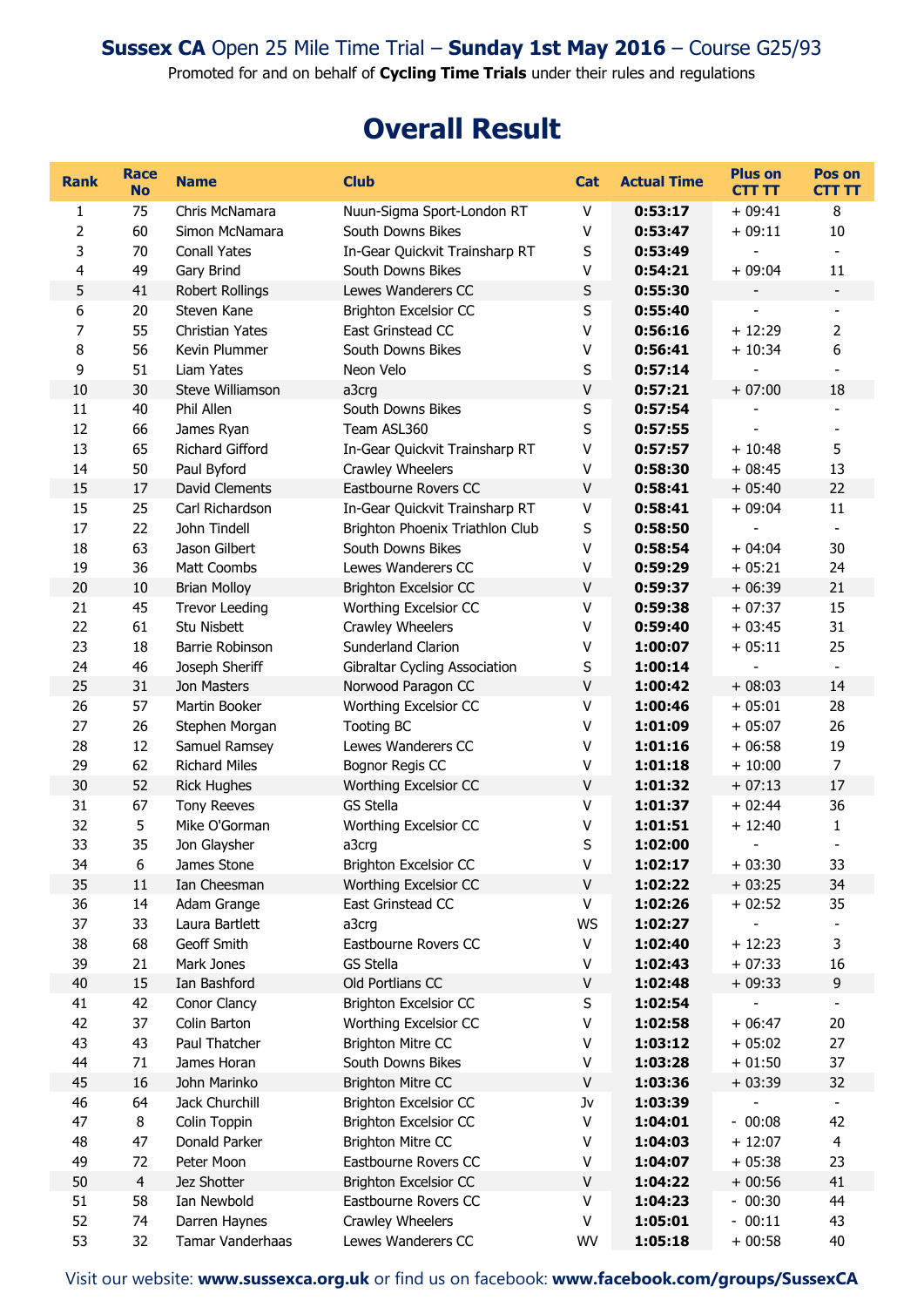Promoted for and on behalf of **Cycling Time Trials** under their rules and regulations

## **Overall Result**

| <b>Rank</b>              | <b>Race</b><br><b>No</b> | <b>Name</b>           | <b>Club</b>                    | <b>Cat</b> | <b>Actual Time</b> | <b>Plus on</b><br><b>CTT TT</b> | Pos on<br><b>CTT TT</b>  |
|--------------------------|--------------------------|-----------------------|--------------------------------|------------|--------------------|---------------------------------|--------------------------|
| 53                       | 38                       | Amy Forshaw           | In-Gear Quickvit Trainsharp RT | WS         | 1:05:18            |                                 |                          |
| 55                       | 69                       | Chris Dunstan         | <b>Brighton Excelsior CC</b>   | Jv         | 1:05:52            | $\overline{\phantom{a}}$        | $\overline{\phantom{a}}$ |
| 56                       | 2                        | Nick Eisinger         | Dorking CC                     | $\vee$     | 1:06:18            | $-02:25$                        | 46                       |
| 57                       | 34                       | Gina McGeever         | Lewes Wanderers CC             | WV         | 1:06:31            | $+01:43$                        | 38                       |
| 58                       | 7                        | Peter Rowe            | Southborough & Dist. Whs       | v          | 1:06:34            | $+01:11$                        | 39                       |
| 59                       | 39                       | Katerina Avramides    | <b>Brighton Mitre CC</b>       | WS         | 1:07:16            |                                 | $\overline{\phantom{a}}$ |
| 60                       | 59                       | Fabien Large          | Hastings & St. Leonards CC     | Jv         | 1:07:20            |                                 | $\overline{\phantom{a}}$ |
| 61                       | 48                       | Phil Frean            | Worthing Excelsior CC          | v          | 1:08:40            | $+04:13$                        | 29                       |
| 62                       | 53                       | Neil Hughes-Hutchings | Morden CRC                     | S          | 1:09:08            |                                 |                          |
| 63                       | 54                       | Martin Naylor         | Brighton Excelsior CC          | v          | 1:09:29            | $-04:11$                        | 48                       |
| 64                       | 29                       | Melanie Sang          | Sunderland Clarion             | WV         | 1:10:37            | $-01:52$                        | 45                       |
| 65                       | 24                       | Chris Parker          | Hastings & St. Leonards CC     | V          | 1:15:54            | $-03:33$                        | 47                       |
| 66                       | 13                       | Richard Carrington    | London Dynamo                  | v          | 1:17:12            | $-08:58$                        | 49                       |
|                          | 3                        | Andrew Drake          | East Grinstead CC              | S          | DNS(A)             |                                 | $\overline{\phantom{a}}$ |
| $\overline{\phantom{a}}$ | 9                        | Paul Townsley         | Worthing Excelsior CC          | ۷          | DNS(A)             |                                 |                          |
| $\overline{\phantom{a}}$ | 19                       | Ian Ohara             | Sydenham Wheelers              | v          | DNS(A)             |                                 |                          |
|                          | 23                       | Ben Fielden           | GS Stella                      | v          | DNS(A)             |                                 |                          |
| ۰                        | 27                       | <b>Shaun Marlor</b>   | Bec CC                         | v          | DNS(A)             |                                 |                          |
| $\overline{\phantom{a}}$ | 28                       | Stephen Gaston        | Lewes Wanderers CC             | v          | DNS(A)             |                                 |                          |
|                          | 44                       | Jez Parsons           | Brighton Excelsior CC          | v          | DNS(A)             |                                 |                          |
|                          | 73                       | Andrew Green          | Old Portlians CC               | ٧          | DNS(A)             |                                 |                          |

## **Sussex 25 mile Championship Awards**

| <b>Category</b>          |     | <b>Pos Rider</b>       | <b>Club</b>                    | <b>Time/Plus</b> | <b>Award</b>              |
|--------------------------|-----|------------------------|--------------------------------|------------------|---------------------------|
|                          |     |                        |                                |                  |                           |
| <b>Fastest Overall</b>   | 1st | Simon McNamara         | South Downs Bikes              | 0:53:47          | Boniface Cup & Medal      |
|                          | 2nd | <b>Conall Yates</b>    | In-Gear Quickvit Trainsharp RT | 0:53:49          | Medal                     |
|                          | 3rd | Gary Brind             | South Downs Bikes              | 0:54:21          | Medal                     |
| <b>Veteran on CTT</b>    | 1st | Mike O'Gorman          | Worthing Excelsior CC          | $+12:40$         | Horry Hemsley Cup & Medal |
| <b>Target Times</b>      | 2nd | <b>Christian Yates</b> | East Grinstead CC              | $+12:29$         | Medal                     |
|                          | 3rd | Geoff Smith            | Eastbourne Rovers CC           | $+12:23$         | Medal                     |
| <b>Fastest Lady</b>      | 1st | Laura Bartlett         | a3crg                          | 1:02:27          | Medal                     |
| <b>Fastest Junior</b>    | 1st | Not awarded            |                                |                  | Medal                     |
| <b>Fastest Juvenile</b>  | 1st | Jack Churchill         | <b>Brighton Excelsior CC</b>   | 1:03:39          | Medal                     |
| <b>Fastest Team of 3</b> | 1st | Simon McNamara         | South Downs Bikes              | 0:53:47          | Medal                     |
|                          |     | Gary Brind             | South Downs Bikes              | 0:54:21          | Medal                     |
|                          |     | Kevin Plummer          | South Downs Bikes              | 0:56:41          | Medal                     |
|                          |     |                        | <b>Total Team Time</b>         | 2:44:49          | Lee Memorial Shield       |

## **All Sussex Championship awards are presented at the annual lunch – full details and tickets available from Robin Johnson Brighton Mitre CC**

Visit our website: **[www.sussexca.org.uk](http://www.sussexca.org.uk/)** or find us on facebook: **[www.facebook.com/groups/SussexCA](http://www.facebook.com/groups/SussexCA)**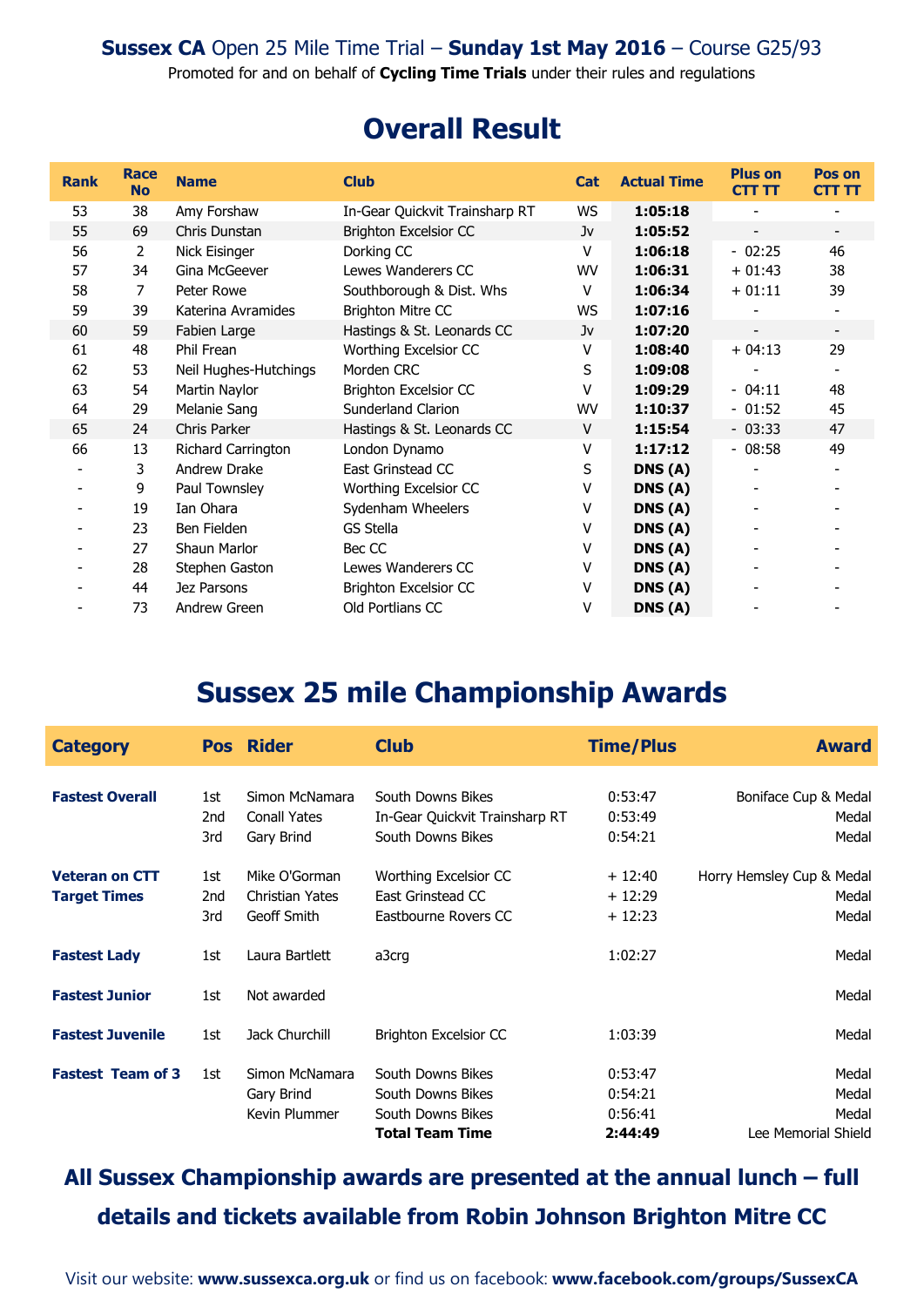Promoted for and on behalf of **Cycling Time Trials** under their rules and regulations

#### **This is also a qualifying event for**

**Sussex Best All Rounder** Qualifying event for the Sussex Long distance, Middle distance and Short distance Best All Rounder competitions.

**Sussex Points Competition** Points will be awarded on the following basis: For overall, 30 points for first place, down to 1 point for 30th place. For women, 10 points for first place, down to 1 point for 10th place. For teams of three, the addition of the individual points from three riders from the same club, regardless of which events they have ridden.

### **Sussex Points Competition – points awarded for this event**

| <b>Overall</b>         | <b>Club</b>                    | <b>Points</b> | <b>Women</b>       | <b>Club</b>                    | <b>Points</b> |
|------------------------|--------------------------------|---------------|--------------------|--------------------------------|---------------|
| Simon McNamara         | South Downs Bikes              | 30            | Laura Bartlett     | a3crg                          | 10            |
| <b>Conall Yates</b>    | In-Gear Quickvit Trainsharp RT | 29            | Tamar Vanderhaas   | Lewes Wanderers CC             | 9             |
| Gary Brind             | South Downs Bikes              | 28            | Amy Forshaw        | In-Gear Quickvit Trainsharp RT | 9             |
| Robert Rollings        | Lewes Wanderers CC             | 27            | Gina McGeever      | Lewes Wanderers CC             | 7             |
| Steven Kane            | <b>Brighton Excelsior CC</b>   | 26            | Katerina Avramides | <b>Brighton Mitre CC</b>       | 6             |
| <b>Christian Yates</b> | East Grinstead CC              | 25            |                    |                                |               |
| Kevin Plummer          | South Downs Bikes              | 24            |                    |                                |               |
| Steve Williamson       | a3crg                          | 23            |                    |                                |               |
| Phil Allen             | South Downs Bikes              | 22            |                    |                                |               |
| James Ryan             | Team ASL360                    | 21            |                    |                                |               |
| <b>Richard Gifford</b> | In-Gear Quickvit Trainsharp RT | 20            |                    |                                |               |
| Paul Byford            | Crawley Wheelers               | 19            |                    |                                |               |
| Carl Richardson        | In-Gear Quickvit Trainsharp RT | 18            |                    |                                |               |
| David Clements         | Eastbourne Rovers CC           | 18            |                    |                                |               |
| Jason Gilbert          | South Downs Bikes              | 16            |                    |                                |               |
| Matt Coombs            | Lewes Wanderers CC             | 15            |                    |                                |               |
| <b>Brian Molloy</b>    | <b>Brighton Excelsior CC</b>   | 14            |                    |                                |               |
| <b>Trevor Leeding</b>  | Worthing Excelsior CC          | 13            |                    |                                |               |
| Stu Nisbett            | Crawley Wheelers               | 12            |                    |                                |               |
| Martin Booker          | Worthing Excelsior CC          | 11            |                    |                                |               |
| Samuel Ramsey          | Lewes Wanderers CC             | 10            |                    |                                |               |
| <b>Rick Hughes</b>     | Worthing Excelsior CC          | 9             |                    |                                |               |
| <b>Tony Reeves</b>     | <b>GS Stella</b>               | 8             |                    |                                |               |
| Mike O'Gorman          | Worthing Excelsior CC          | 7             |                    |                                |               |
| Jon Glaysher           | a3crg                          | 6             |                    |                                |               |
| James Stone            | <b>Brighton Excelsior CC</b>   | 5             |                    |                                |               |
| Ian Cheesman           | Worthing Excelsior CC          | 4             |                    |                                |               |
| Adam Grange            | East Grinstead CC              | 3             |                    |                                |               |
| Laura Bartlett         | a3crg                          | 2             |                    |                                |               |
| Geoff Smith            | Eastbourne Rovers CC           | $\mathbf{1}$  |                    |                                |               |

| <b>Women</b>            | <b>Club</b>                    | <b>Points</b> |
|-------------------------|--------------------------------|---------------|
| Laura Bartlett          | a3crg                          | 10            |
| <b>Tamar Vanderhaas</b> | Lewes Wanderers CC             | 9             |
| Amy Forshaw             | In-Gear Quickvit Trainsharp RT | 9             |
| Gina McGeever           | Lewes Wanderers CC             |               |
| Katerina Avramides      | <b>Brighton Mitre CC</b>       | 6             |